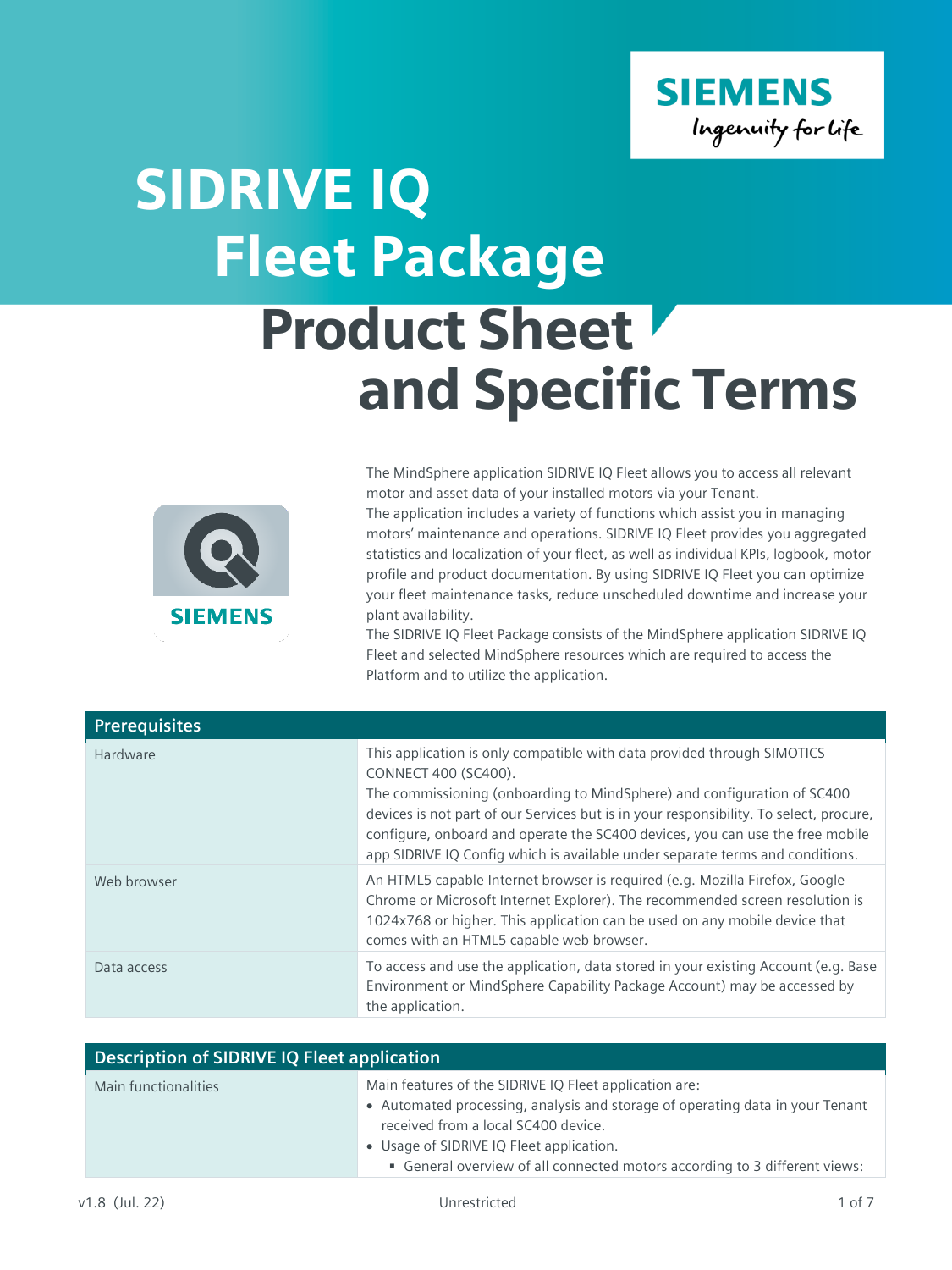|                         | - Map for motors location (might not be available in some regions),<br>- List (motors list),                                                             |
|-------------------------|----------------------------------------------------------------------------------------------------------------------------------------------------------|
|                         | - KPI (motor fleet overall KPIs).                                                                                                                        |
|                         | Connected motor specific views:                                                                                                                          |
|                         | - Overview tab: Statistics regarding the state of health, operating time,                                                                                |
|                         | energy consumption,                                                                                                                                      |
|                         | - Explore/Chart tab: Graphical representation and curves of individual                                                                                   |
|                         | data points and reference values (time series, e.g. speed, torque,<br>vibration),                                                                        |
|                         | - Logbook tab: Overview of historical events (status, alarms, faults),                                                                                   |
|                         | - Profile view: Connected motor rating plate (rating plate, incl. general,<br>mechanical, electrical data),                                              |
|                         | - Support tab: Product documentation, Siemens Customer Service                                                                                           |
|                         | platforms, service contacts, link to spare part information system                                                                                       |
|                         | (Spares on web), link to Siemens Industry Online Support (SIOS),                                                                                         |
|                         | - Settings tab: Mail notifications activation/subscription & SC400 settings                                                                              |
|                         | / status visualization,                                                                                                                                  |
|                         | - Thresholds view: KPIs thresholds settings,                                                                                                             |
|                         | - Export tab: Manual export of asset information and data into csv-files.                                                                                |
|                         | The contents and scope of the different tabs may vary depending on which                                                                                 |
|                         | motor is connected and which SIDRIVE IQ Fleet Packages are subscribed.                                                                                   |
| Application permissions | This application is operated in data centers in the Area European Union and<br>processes the following data received from onboarded SC400s: temperature, |
|                         | vibration (3-axis), magnetic field.                                                                                                                      |
|                         | The application performs the following activities which modify or amend Your<br>Content in your Account on your behalf:                                  |
|                         | Read and write access on your service logbook & service information:                                                                                     |
|                         | • This application reads and writes service logbook, service information and<br>maintenance recommendation in order to generate certain information      |
|                         | presented in different views within this application.                                                                                                    |
|                         | Read access on your time series data:                                                                                                                    |
|                         | • This application reads transmitted data from SC400 to evaluate and process                                                                             |
|                         | certain information presented in different views within this application.                                                                                |
|                         | Read and write access on your motor rating plate information:                                                                                            |
|                         | • Read and write access on digital rating plate information (digital product twin)                                                                       |
|                         | is required in order to generate certain information presented in different                                                                              |
|                         | views within this application.                                                                                                                           |
|                         | Read and write access on your asset configuration data:                                                                                                  |
|                         | • Read and write access on asset configuration data is required to evaluate and                                                                          |
|                         | process certain information presented in different views within this                                                                                     |
|                         | application.                                                                                                                                             |
|                         | Read access on your purchasing history:                                                                                                                  |
|                         | • Read access on purchasing history is required in order enable you to use the                                                                           |
|                         | functionalities of this application.                                                                                                                     |

## **Description of MindSphere Resources**

Depending on your subscription (please see SIDRIVE IQ Fleet Package Overview below), the following MindSphere resources ("MindSphere Resources") are included in the SIDRIVE IQ Fleet Package. These have been selected to ensure proper operation of SIDRIVE IQ Fleet application.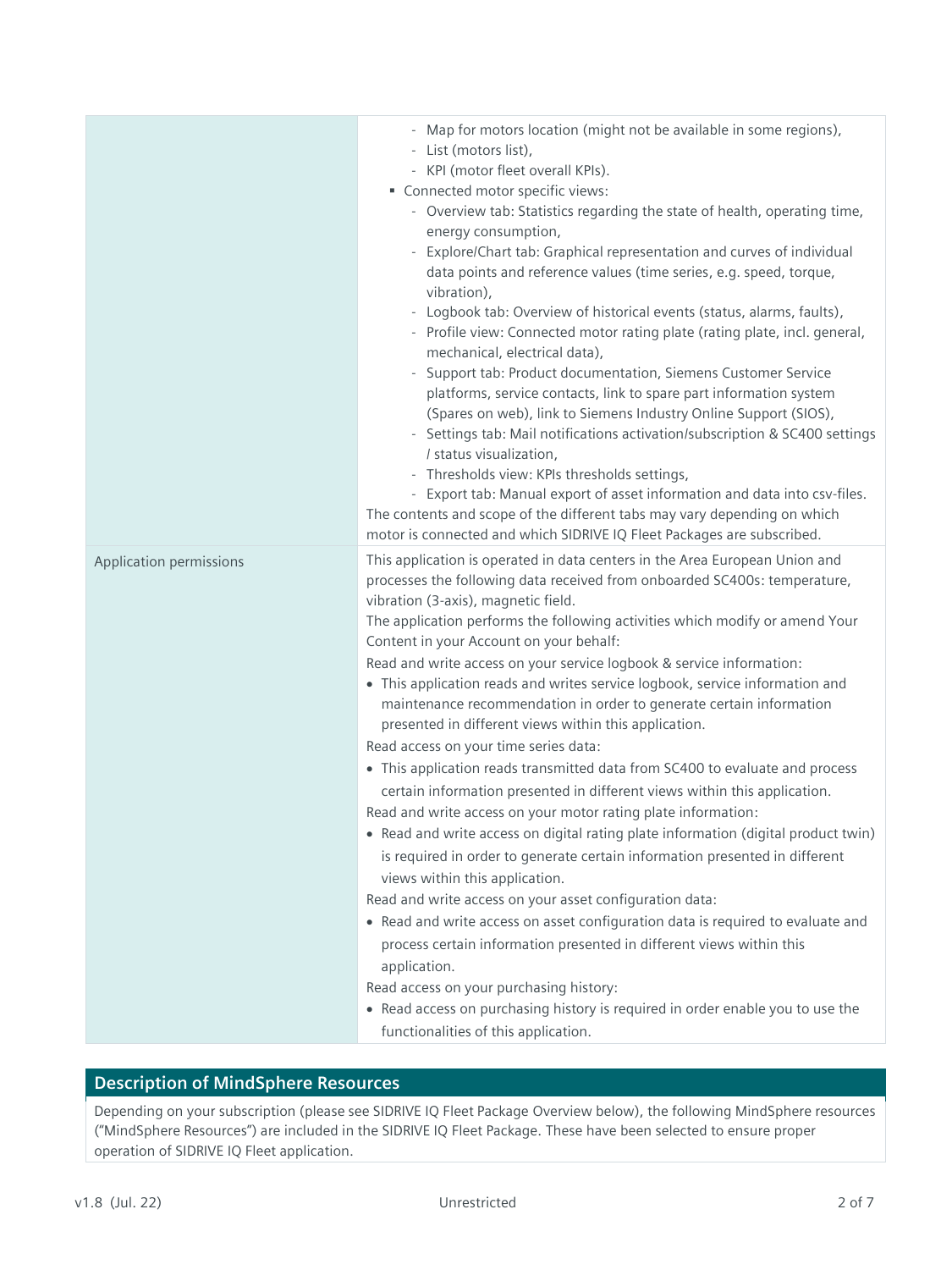| <b>Base Tenant</b>           | The Base Tenant provides you with a dedicated Account (also referred to as<br>"Tenant") on MindSphere. It enables you to login to your Account via the<br>respective unique URL provided by us and is required for use of the application<br>and MindSphere Resources.<br>Base Tenant includes 1 Admin User and provides you with the following<br>administration tools available on the MindSphere Launchpad:<br>• Usage transparency: provides information regarding your consumption of<br>MindSphere Resources.<br>• Agent Diagnostic: allows you to activate and deactivate agent logfiles and to<br>access them.<br>• Settings: allows managing Users, permissions, rights, roles, groups,<br>collaborations, subtenants <sup>1</sup> and tenant provider information. For every User,<br>an individual login is required. Users are also permitted to access and utilize<br>the user management for the purpose of receiving a service from you.<br>However, a user that receives a service from you shall not be granted with<br>administration rights, except for administration rights that are offered by the<br>user management of a subtenant <sup>1</sup> .<br>• Asset Manager: Use the Asset Manager to onboard & offboard agents to your<br>Account; configure assets, asset types and aspect types; manage the sharing<br>of assets under a collaboration between accounts using Cross-Tenancy. The<br>User that is entitled to administrate the Asset Manager may permit users of a<br>subtenant <sup>1</sup> who receive a service from you to directly access the Asset<br>Manager in relation to the respective subtenant <sup>1</sup> .<br>• Upgrade: use Upgrade to order available upgrades to your subscribed and<br>additionally available MindSphere Resources (e.g. increase Users or agents);<br>get an overview of your requested and completed upgrades; manage pending<br>upgrade requests (authorized users only). |
|------------------------------|-----------------------------------------------------------------------------------------------------------------------------------------------------------------------------------------------------------------------------------------------------------------------------------------------------------------------------------------------------------------------------------------------------------------------------------------------------------------------------------------------------------------------------------------------------------------------------------------------------------------------------------------------------------------------------------------------------------------------------------------------------------------------------------------------------------------------------------------------------------------------------------------------------------------------------------------------------------------------------------------------------------------------------------------------------------------------------------------------------------------------------------------------------------------------------------------------------------------------------------------------------------------------------------------------------------------------------------------------------------------------------------------------------------------------------------------------------------------------------------------------------------------------------------------------------------------------------------------------------------------------------------------------------------------------------------------------------------------------------------------------------------------------------------------------------------------------------------------------------------------------------------------------------------------------------------------------------|
| User                         | It allows a defined number of Users to access your Account and use the<br>application.                                                                                                                                                                                                                                                                                                                                                                                                                                                                                                                                                                                                                                                                                                                                                                                                                                                                                                                                                                                                                                                                                                                                                                                                                                                                                                                                                                                                                                                                                                                                                                                                                                                                                                                                                                                                                                                              |
| Agent                        | An agent is a software as part of a hardware device (e.g. SC400) or in the form<br>of an application provided by Siemens or a Third Party which you connect to<br>your Account and which can ingest data into your Account and send data to one<br>or more asset instances.                                                                                                                                                                                                                                                                                                                                                                                                                                                                                                                                                                                                                                                                                                                                                                                                                                                                                                                                                                                                                                                                                                                                                                                                                                                                                                                                                                                                                                                                                                                                                                                                                                                                         |
| Asset Instance               | An asset instance reflects a physical and/or logical device within your Account,<br>e.g. a specific motor within a factory would be an asset instance. Each instance<br>belongs to an asset type.                                                                                                                                                                                                                                                                                                                                                                                                                                                                                                                                                                                                                                                                                                                                                                                                                                                                                                                                                                                                                                                                                                                                                                                                                                                                                                                                                                                                                                                                                                                                                                                                                                                                                                                                                   |
| Asset Type                   | Asset type describes the type of an asset including one or several attributes. An<br>asset type is a template that describes the attributes of a homogenous group of<br>physical or logical assets, which is used for asset modeling.<br>An asset type is a grouping of assets with common characteristics that<br>distinguish those assets as a group or class.                                                                                                                                                                                                                                                                                                                                                                                                                                                                                                                                                                                                                                                                                                                                                                                                                                                                                                                                                                                                                                                                                                                                                                                                                                                                                                                                                                                                                                                                                                                                                                                    |
| Time Series Data Ingest Rate | Time series data storage represents the total volume of time series data (e.g.<br>measured values from an SC400) ingested and stored in the Platform for an<br>Account.                                                                                                                                                                                                                                                                                                                                                                                                                                                                                                                                                                                                                                                                                                                                                                                                                                                                                                                                                                                                                                                                                                                                                                                                                                                                                                                                                                                                                                                                                                                                                                                                                                                                                                                                                                             |
| Time Series Data Storage     | Time series data storage represents the total volume of time series data ingested<br>and stored in the Platform for an Account.                                                                                                                                                                                                                                                                                                                                                                                                                                                                                                                                                                                                                                                                                                                                                                                                                                                                                                                                                                                                                                                                                                                                                                                                                                                                                                                                                                                                                                                                                                                                                                                                                                                                                                                                                                                                                     |
| <b>IoT File Storage</b>      | IoT file storage represents the total volume of files (e.g. threshold settings, Users<br>to be notified) uploaded and stored in the Platform for an Account.                                                                                                                                                                                                                                                                                                                                                                                                                                                                                                                                                                                                                                                                                                                                                                                                                                                                                                                                                                                                                                                                                                                                                                                                                                                                                                                                                                                                                                                                                                                                                                                                                                                                                                                                                                                        |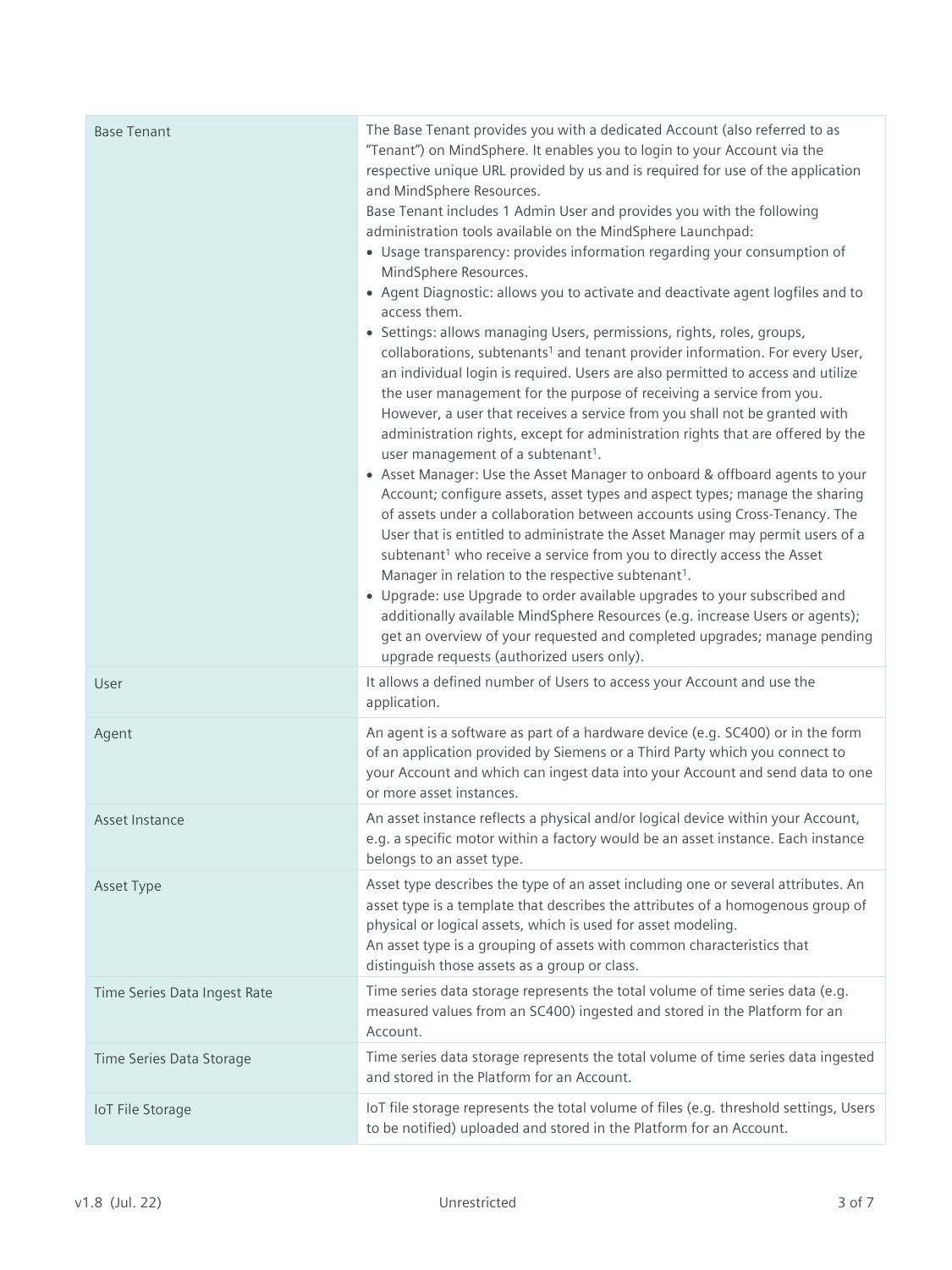| Event                | An event documents the occurrence of a defined situation (e.g. voltage dip or<br>voltage swell events).                                                                                                                                                                                                                                                                      |
|----------------------|------------------------------------------------------------------------------------------------------------------------------------------------------------------------------------------------------------------------------------------------------------------------------------------------------------------------------------------------------------------------------|
| <b>Notifications</b> | The number of notifications added to the Package determines how many<br>notifications you can trigger in total each month. Sending emails leverages<br>MindSphere's Notification Service. The terms and conditions set out in the<br>MindSphere Supplemental Terms for Notification Service available on<br>www.mindsphere.io/terms also apply to your use of notifications. |

1) Please note that subtenants are not part of the SIDRIVE IQ Fleet Package Basic and are currently not supported by the application. Subtenants can be ordered separately for additional fees and can be used for OEM Services as described in the Specific Terms for MindAccess IoT Value Plan available on [www.mindsphere.io/terms.](http://www.mindsphere.io/terms) If you provide your customers with OEM Services, the Specific Terms for MindAccess IoT Value Plan available on [www.mindsphere.io/terms](http://www.mindsphere.io/terms) shall apply accordingly as if you had subscribed to a MindAccess IoT Value Plan.

## **SIDRIVE IQ Fleet Package Overview**

| <b>Base subscription</b> | <b>SIDRIVE IQ Fleet Package Basic</b> |
|--------------------------|---------------------------------------|
| Fee                      | Free of charge                        |

SIDRIVE IQ Fleet Package Basic contains the following MindSphere Resources. In order to start monitoring an asset, a subscription of SIDRIVE IQ Fleet Package Asset is required. Upon onboarding of the first SC400 device in the application, the MindSphere Resources (Asset Type and IoT File Storage) will be provisioned to your Account.

| SIDRIVE IQ Fleet application |          |
|------------------------------|----------|
| <b>Base Tenant</b>           |          |
| Asset Type                   |          |
| <b>IoT File Storage</b>      | $0.5$ GB |

**Asset subscriptions SIDRIVE IQ Fleet Package Asset**

SIDRIVE IQ Fleet Package Asset contains the following MindSphere Resources and depending on the selected SIDRIVE IQ Fleet Package Asset size, you are able to onboard and host 1 / 10 / 35 / 200 SC400 devices in the application. As precondition you need a valid base subscription to SIDRIVE IQ Fleet Package Basic. Upon onboarding of your SC400 devices in the application, the MindSphere Resources will be provisioned to your Account on a pro rata basis<sup>1</sup>.

| Asset subscription sizes                          | 1 Asset                                        | 10 Assets                                       | 35 Assets                                       | 200 Assets                                       |
|---------------------------------------------------|------------------------------------------------|-------------------------------------------------|-------------------------------------------------|--------------------------------------------------|
|                                                   | 1 x MindSphere<br>Resources as<br>stated below | 10 x MindSphere<br>Resources as<br>stated below | 35 x MindSphere<br>Resources as<br>stated below | 200 x MindSphere<br>Resources as<br>stated below |
| Fee                                               | 119 € <sup>4</sup> /year                       | 1 050 € <sup>4</sup> /year                      | 3 325 € <sup>4</sup> /year                      | 17 250 € <sup>4</sup> /year                      |
| Fee per Asset                                     | 119 € <sup>4</sup> /year                       | 105 € <sup>4</sup> /year                        | 95 $\epsilon$ <sup>4</sup> /year                | 86,25 € <sup>4</sup> /year                       |
| Agent                                             |                                                |                                                 |                                                 |                                                  |
| Asset Instances                                   | 2                                              |                                                 |                                                 |                                                  |
| Time Series Data Ingest Rate                      |                                                |                                                 | $0.01$ KB/s                                     |                                                  |
| Time Series Data Storage                          |                                                | $0.5$ GB                                        |                                                 |                                                  |
| Notifications <sup>2</sup> per month              | 10                                             |                                                 |                                                 |                                                  |
| $E$ vents <sup>3</sup>                            | 1 0 0 0                                        |                                                 |                                                 |                                                  |
| <b>MindSphere Resources upgrade</b><br>(optional) | <b>SIDRIVE IQ Fleet Package User Upgrade</b>   |                                                 |                                                 |                                                  |
| Fee                                               | 16 € <sup>4</sup> /year                        |                                                 |                                                 |                                                  |
| User                                              | 1 additional User                              |                                                 |                                                 |                                                  |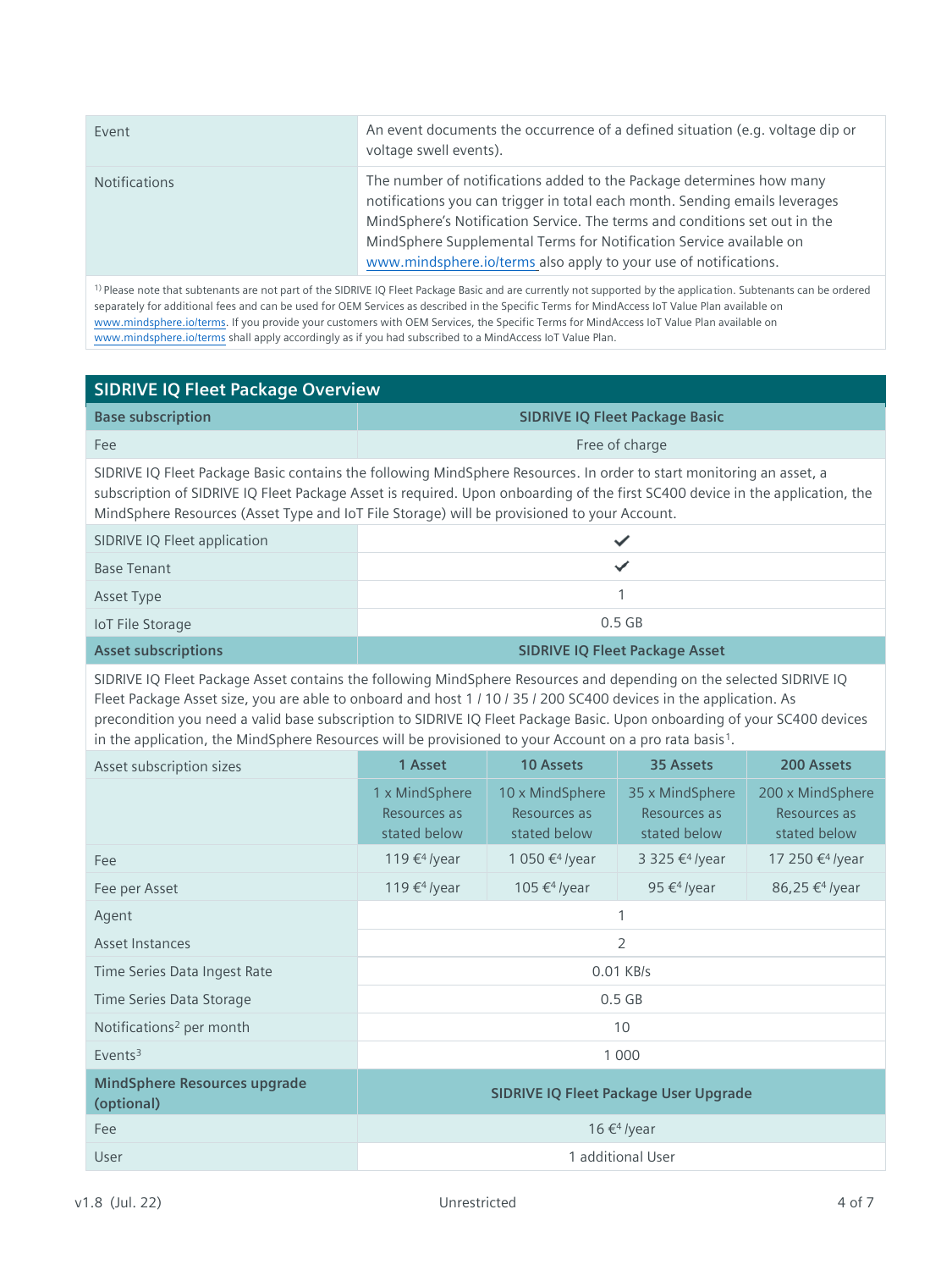**MindSphere Resources upgrade (optional)**

## **SIDRIVE IQ Fleet Package 1 Shared Asset Upgrade**

SIDRIVE IQ Fleet Package 1 Shared Asset provides you an extra Asset Instance for receiving an asset from a Tenant that you are collaborating with via Cross-Tenancy. The shared asset includes all information incl. time series data, logbook information, motor profile.

| Fee                                        | $8 \in 4$ / year                                    |
|--------------------------------------------|-----------------------------------------------------|
| Asset Instances                            |                                                     |
| MindSphere Resources upgrade<br>(optional) | <b>SIDRIVE IQ Fleet Package 1000 Events Upgrade</b> |
| Fee                                        | $1 \in 4$ /year                                     |
| Events                                     | 1 000 additional Events                             |

1) Example: Upon onboarding of one SC400 device, 1 Agent, 2 Asset Instances, Time Series Data Ingest Rate of 0.01 KB/s, Time Series Data Storage of 0.5 GB, 10 Notifications per month and 1000 Events will be provisioned; upon onboarding of a second SC400 device, another 1 Agent, 2 Asset Instances, etc. will be provisioned; <sup>2)</sup> Notifications in form of emails included in the Packages are limited. Should the actual usage of notifications exceed the applicable limits above, the User will not receive emails anymore; <sup>3)</sup> Events included in the Packages are limited. Should the actual usage of events exceed the applicable limits above, no more events (logs) will be generated. Additional events can be ordered for an additional fee;<sup>4)</sup> If a fee is displayed in a different currency on the product [detail page of SIDRIVE IQ Fleet Package](https://www.dex.siemens.com/mindsphere/applications/sidrive-iq-fleet-package-1-asset) on <http://www.mindsphere.io/store> in your country of residence at the date of purchasing any of the above mentioned items, such displayed fee will be charged.

| <b>Specific Terms</b>          |                                                                                                                                                                                                                                                                                                                                                                                                                                                                                                                                                                                                                                                                                                                                                                                                                                                                                                                                                                                                                                                                                                                                                                                      |
|--------------------------------|--------------------------------------------------------------------------------------------------------------------------------------------------------------------------------------------------------------------------------------------------------------------------------------------------------------------------------------------------------------------------------------------------------------------------------------------------------------------------------------------------------------------------------------------------------------------------------------------------------------------------------------------------------------------------------------------------------------------------------------------------------------------------------------------------------------------------------------------------------------------------------------------------------------------------------------------------------------------------------------------------------------------------------------------------------------------------------------------------------------------------------------------------------------------------------------|
| Subscription Term, termination | The initial Subscription Term for SIDRIVE IQ Fleet Package Basic, the different<br>sizes of SIDRIVE IQ Fleet Package Asset and for any of the upgrades described<br>herein is 12 months. Following expiration of the preceding initial Subscription<br>Term, the subscription automatically renews with a Subscription Term of 12<br>months at the then-current terms made available under<br>www.mindsphere.io/terms, unless either Party notifies the other Party at least 60<br>days prior to the then-current expiration date that it has elected not to renew.<br>In such case you are responsible for offboarding your relevant assets and<br>exporting historical data before the expiration date.<br>Please note that the initial Subscription Term for the SIDRIVE IQ Fleet Package<br>Basic does NOT automatically renew if you have not subscribed to one of the<br>SIDRIVE IQ Fleet Package Assets during the initial Subscription Term for the<br>SIDRIVE IQ Fleet Package Basic.<br>Upon termination or expiration of the Subscription Term for the base<br>subscription, any upgraded MindSphere Resources will also be deactivated and<br>cannot be used any longer. |
| Payment terms                  | All fees set out above are charged yearly in advance.                                                                                                                                                                                                                                                                                                                                                                                                                                                                                                                                                                                                                                                                                                                                                                                                                                                                                                                                                                                                                                                                                                                                |
| Data center location           | Your Content processed by the MindSphere Resources is stored at rest in the<br>European Union as set out in the MindSphere Supplemental Terms available on<br>www.mindsphere.io/terms.                                                                                                                                                                                                                                                                                                                                                                                                                                                                                                                                                                                                                                                                                                                                                                                                                                                                                                                                                                                               |
| Adaptation of fees             | The fees during any renewed Subscription Term will be the same as during the<br>immediately prior Subscription Term, unless we notify you of a fee change at<br>least 90 days prior to the end of the then-current Subscription Term, in which<br>case the communicated fee change will be effective upon subscription renewal.<br>During a running Subscription Term we may change or add new fees<br>(collectively referred to as "Fee Change") due to and to the extent required to<br>reflect: (i) changes in the quality or functionalities of the Service; (ii) material<br>changes in market conditions; (iii) general increases in wages or other<br>employment costs; and/or (iv) changes in procurement costs due to price<br>changes made by our suppliers, in each case to the extent that the changes                                                                                                                                                                                                                                                                                                                                                                   |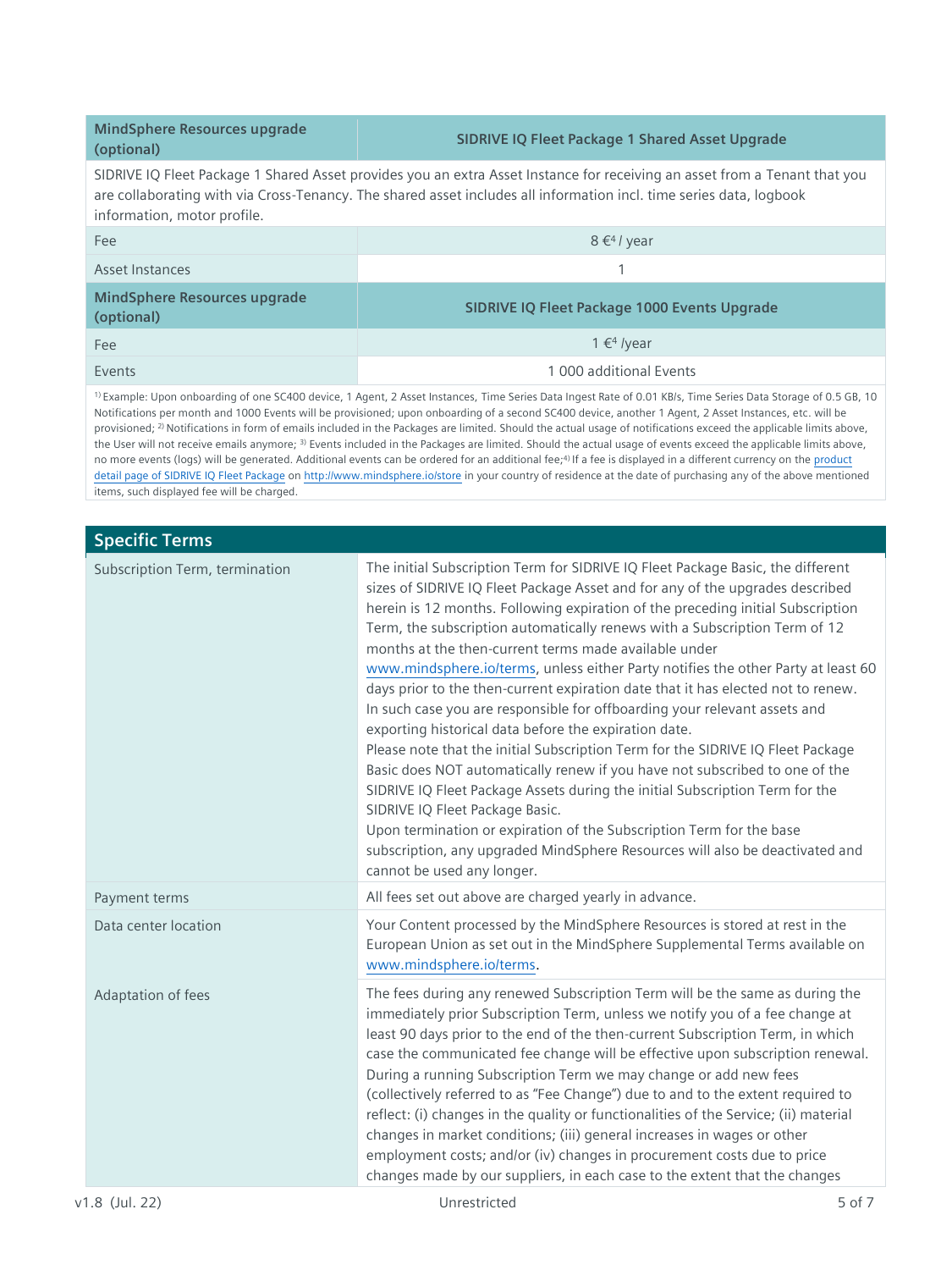|                                                                 | affect our provision of the agreed Service. We will notify you of any Fee Change<br>at least 60 days in advance of the effective date of the Fee Change.                                                                                                                                                                                                                                                                                                                                                                                                                                                                                                                                                                                                                                                                                                                                                                                                                                                                                                                                                                                                                                                                                                                                                                                                                         |
|-----------------------------------------------------------------|----------------------------------------------------------------------------------------------------------------------------------------------------------------------------------------------------------------------------------------------------------------------------------------------------------------------------------------------------------------------------------------------------------------------------------------------------------------------------------------------------------------------------------------------------------------------------------------------------------------------------------------------------------------------------------------------------------------------------------------------------------------------------------------------------------------------------------------------------------------------------------------------------------------------------------------------------------------------------------------------------------------------------------------------------------------------------------------------------------------------------------------------------------------------------------------------------------------------------------------------------------------------------------------------------------------------------------------------------------------------------------|
| Trial                                                           | SIDRIVE IQ Fleet Package Basic and SIDRIVE IQ Fleet Package 1 Asset are bundled<br>and available as a "Trial" version in the SIDRIVE IQ Fleet Package SC400 Trial<br>("Trial"). The Trial is a "Free of Charge Service" as that term is defined in the<br>MMA.<br>We will notify you by email of the exact start and end date of the Subscription<br>Term for the Trial ("Free Trial Period").<br>You may terminate the Trial at any time during the Free Trial Period by providing<br>written notice to trial@mindsphere.io no later than 14 days prior to the end date<br>of the Free Trial Period. We may terminate your access to the Trial at any time<br>after receipt of your written termination notice. Termination of the Trial shall<br>also result in termination of the respective corresponding paid subscription<br>ordered.<br>During the Free Trial Period, our standard support and service level obligations<br>do not apply. We may however, at our sole discretion, make certain free of<br>charge support services available to you. Upon expiration of the Free Trial<br>Period, the Subscription Term for the respective corresponding paid subscription<br>will begin, and you will be invoiced accordingly.                                                                                                                                            |
| <b>Combination of MindSphere Resources</b><br>under one Account | You can decide if a Base Tenant shall be created and provisioned to you as part<br>of your SIDRIVE IQ Fleet Package Basic or if the SIDRIVE IQ Fleet Package Basic<br>(without a Base Tenant) shall be added to an existing Account (Base Tenant or<br>MindAccess IoT Value Plan Account). A Package can only be added to an existing<br>Account if the Account and Package are hosted in the same data center location.<br>If you decide to add various Packages to one existing Account, please note the<br>following: The MindSphere Resources included in the various Packages will be<br>combined under one Account; it is your responsibility to allocate the MindSphere<br>Resources to the various Packages according to your needs. The combination of<br>MindSphere Resources under one Account may lead to technical limitations in<br>their accessibility and should therefore not exceed the limits set out under<br>https://sie.ag/MindSphere_TechnicalLimitationsforUsageofMindSphereServices.<br>If you decide to add the SIDRIVE IQ Fleet Package Basic to your existing<br>MindAccess IoT Value Plan Account, the assets included in your MindAccess IoT<br>Value Plan subscription may not be used to onboard SC400 devices in the<br>SIDRIVE IQ Fleet application. Instead, you need to subscribe to SIDRIVE IQ Fleet<br>Package Asset in the size required. |
| Service Level Agreement                                         | The monthly uptime percentage for this application is at least 95%. Monthly<br>Uptime Percentage is defined in the MindSphere Supplemental Terms available<br>on www.mindsphere.io/terms.                                                                                                                                                                                                                                                                                                                                                                                                                                                                                                                                                                                                                                                                                                                                                                                                                                                                                                                                                                                                                                                                                                                                                                                        |
| Data use rights                                                 | "Collected Data" means the following data collected by this application:<br>temperature, vibration (3-axis) and magnetic field.<br>You acknowledge that Collected Data may include copies made by the application<br>from certain parts of your Content for use in accordance with this Product Sheet<br>& Specific Terms.<br>During and after the Subscription Term, Siemens and its business partners may<br>use Collected Data for Siemens' internal purposes (e.g. development or<br>improvement of products or services). On an aggregated basis with other data<br>and in a form that does not identify you or your Users, Siemens shall own and be<br>free to make Collected Data publicly available to you and others (e.g. for<br>information and industry trends, benchmarking data). Use of Collected Data in<br>accordance with this Section will be at Siemens' risk.                                                                                                                                                                                                                                                                                                                                                                                                                                                                                               |